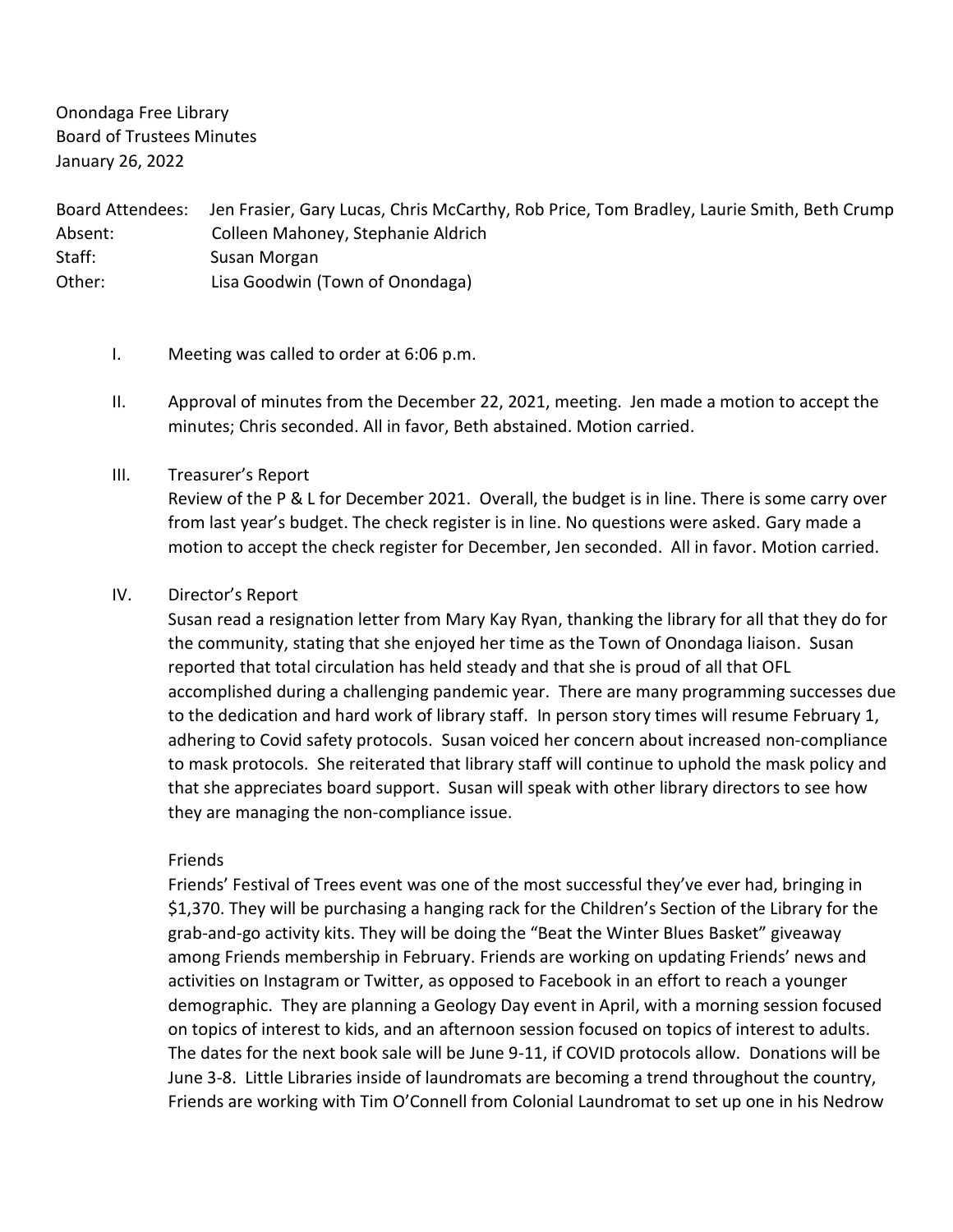location. The Friends gave gifts to the library in an amount just over \$8,500 last year. Many thanks for all they do for OFL!

# V. Committee Reports

## Building:

Susan is working with Signage Systems to update interior signs. They have not been updated since the library remodel 12 years ago. The paperwork has been submitted for the new LED lights. The work should be started soon with completion in April. Susan continues to work on the shingle problem. The roofers will come back to look at it when the weather gets warmer to figure out where the leak is. Currently there are no new leaks.

#### Personnel:

Applications are coming in for the new Circulation Supervisor position. Ideally, Susan would like to hire by March. Theresa Castalano has been appointed marketing assistant in addition to her regular clerk duties. Susan has hired a new substitute librarian, Penny Feeney, who replaced Katie St. Laurent. Isabella Mango has been hired as a page. Jackie Antonacci has been hired as a substitute clerk.

## VI. Old Business

# 2022-2023 Trustees and Officer Slate:

OFL is looking for 2 new trustees to replace Jen and Gary who leaving the board after 6 years. Susan is hoping to get an attorney who is interested in joining. The board discussed the officer slate: Stephanie is interested in the treasurer position. Additional discussion will take place at the February meeting.

## 2022 School District Propositions:

Discussion took place regarding the NYS tax cap and how much an increase to the library propositions would cost taxpayers. Susan will contact school district business officials to get OFL's propositions on the May ballot.

Beth made a motion for a 3% increase in school district propositions, Rob seconded. All in favor except Laurie, who opposed. Motion carried.

## VII. New Business

Challenged Materials Policy Review:

Susan shared that materials challenges rarely happen, but she wants to be proactive in having a policy/protocol in place in light of national and local trends. She shared OFL's current policy of the process. Based on discussion Susan will revise the current policy and bring it back to the board in February.